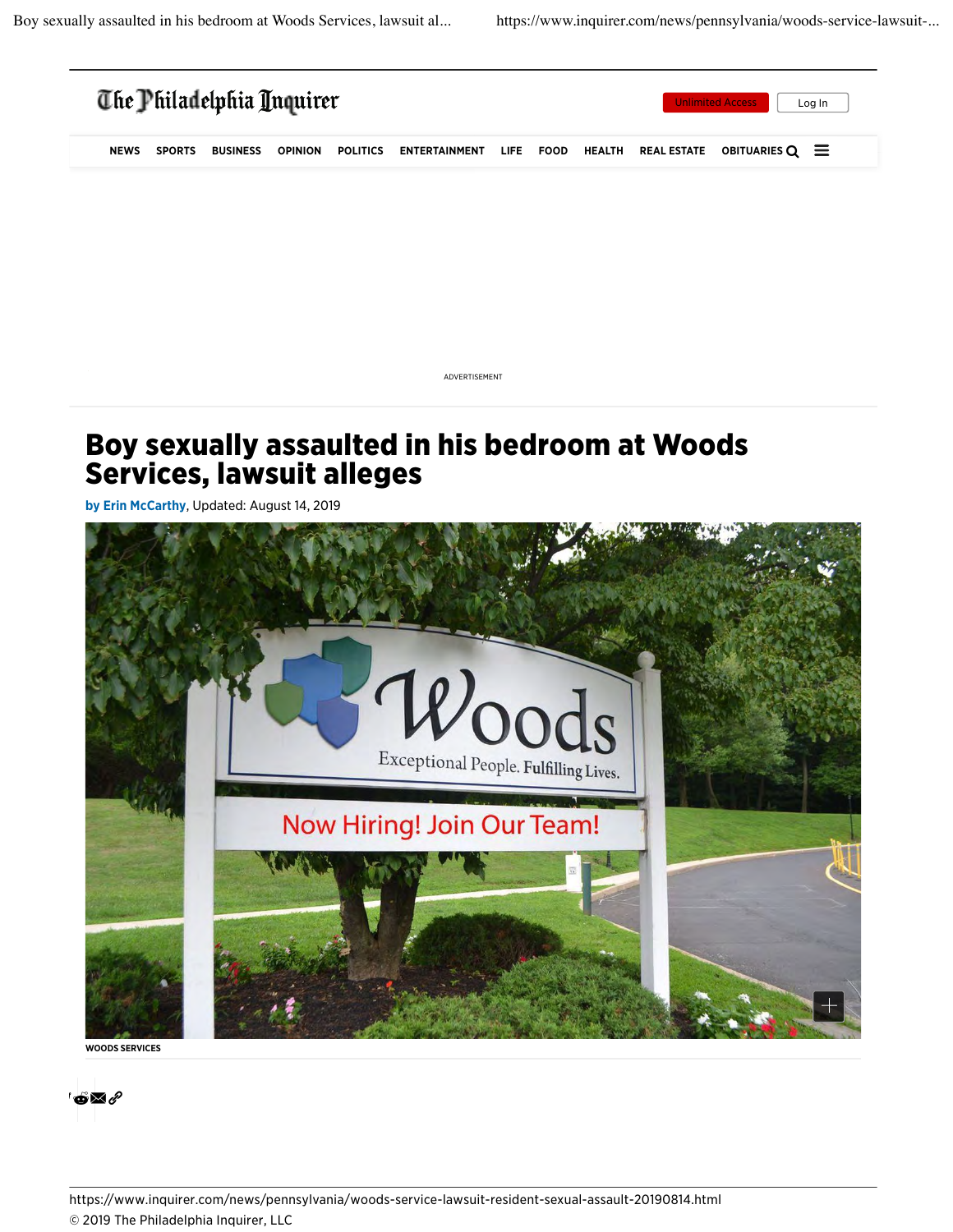A boy with autism was sexually assaulted in his bedroom last month by a fellow resident of a Langhorne facility for the intellectually disabled, his attorneys said, and the attack was captured on a video camera monitored by his parents.

The couple, who live in Long Island, N.Y., had installed a camera in their teenage son's room to monitor his care when he moved into Woods Services in March.

## RELATED STORIES

South Jersey man sexually assaulted woman while posing as a police officer, authorities say

## Violinist says she was abused, silenced as a student at Philadelphia's elite Curtis Institute

On the night of July 14, the attorneys said, the boy's mother played back the video recording of her son's daily activities, as she did every day, to make sure he was OK. Horrified, she watched a fellow resident, a larger teenage boy, enter her son's room, the attorneys said, and assault him for more than three minutes before an aide walked in and intervened.

The mother called Woods in a panic, upset that she hadn't been notified of what happened hours earlier and insistent that someone take her son to the hospital, said Michael D. Shaffer, a lawyer for the boy and his family. No one did so until the following day, he added.

ADVERTISEMENT

"She is aghast, in shock, can't believe it," Shaffer said. "No one had contacted her. No one had told her what happened."

The allegations came to light Monday in a lawsuit against Woods Services, a Bucks County nonprofit that serves more than 4,000 people with intellectual and developmental disabilities, brain trauma, and other behavioral conditions.

| <b>INQUIRER MORNING NEWSLETTER</b>      |                |
|-----------------------------------------|----------------|
| Get the news you need to start your day |                |
| vour@email.com                          | <b>Sign Up</b> |

*READ MORE: » 'This shouldn't happen to any kid, especially kids this vulnerable': Woods Services faces new lawsuits*